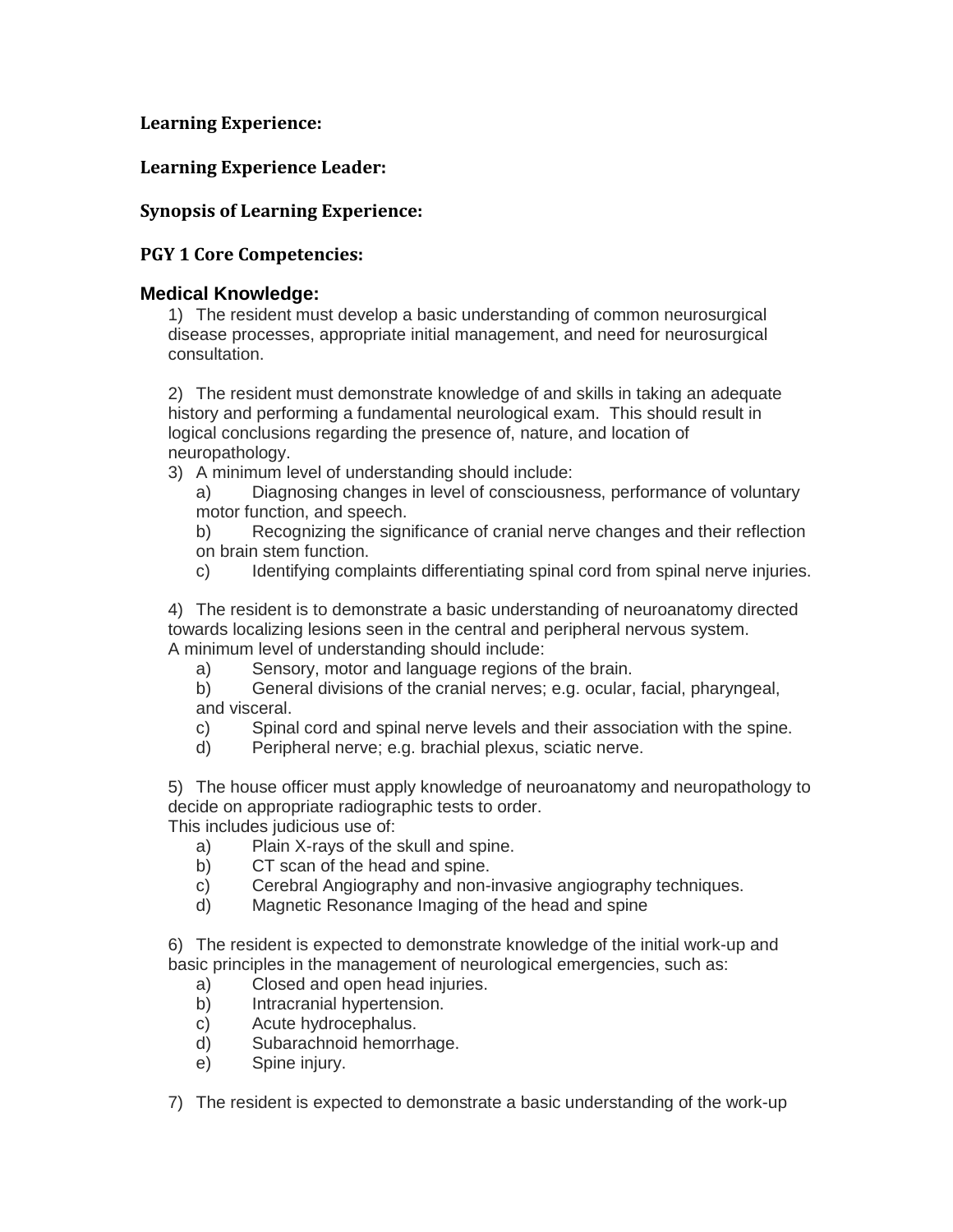and management of elective neurosurgical cases, such as:

- a) Supra-and infra tentorial brain tumors.
- b) Pituitary tumors.
- c) Cerebral aneurysms
- d) Temporal lobe epilepsy.
- e) Herniated spinal disks.

#### **Patient Care:**

- 1) The resident must develop basic techniques in the evaluation and management of neurosurgical disease.
- 2) The resident is expected to demonstrate the ability to perform a basic neurological exam so as to differentiate brain, brain stem, spinal cord, or peripheral nerve pathology.
- 3) The resident is expected to demonstrate the ability to perform basic emergency procedures, such as:
	- a) Immobilization of an unstable spine injury.
	- b) Institution of hyperventilation, osmotic diuresis, and head elevation as initial management concerns in head injury.
	- c) Placement of a burr hole.
- 4) The resident is expected to gain fundamental operative skills in the exposure and closure of neurosurgical wounds, such as:
	- a) Tissue handling during opening of a cranial or spinal wound.
	- b) Suturing techniques in closure of a cranial or spinal wound.
	- c) Exploration of open cranial wounds to determine violation of the galea and/or presence of skull fractures and defects.
- 5) The resident is expected to assist, if appropriate, in common neurosurgical procedures, such as:
	- a) Excision of a herniated spinal disk.
	- b) Evacuation of an intracranial hematoma.
	- c) Decompression of an entrapped peripheral nerve.

## **Practice Based Learning and Improvement:**

The resident must participate in neurosurgery quality and performance improvement conference.

## **Interpersonal and Communication Skills:**

The resident must maintain effective communications with the patient, family and support staff in an effort to provide optimal, multidisciplinary care of patients with illnesses that require neurosurgical intervention.

## **Professionalism:**

The resident is expected to respond to the medical needs of patients under their care while teaching medical students the principles of surgical management of these patients.

## **Systems-Based Practice:**

The resident must communicate with other services, therapy staff, and nursing staff in